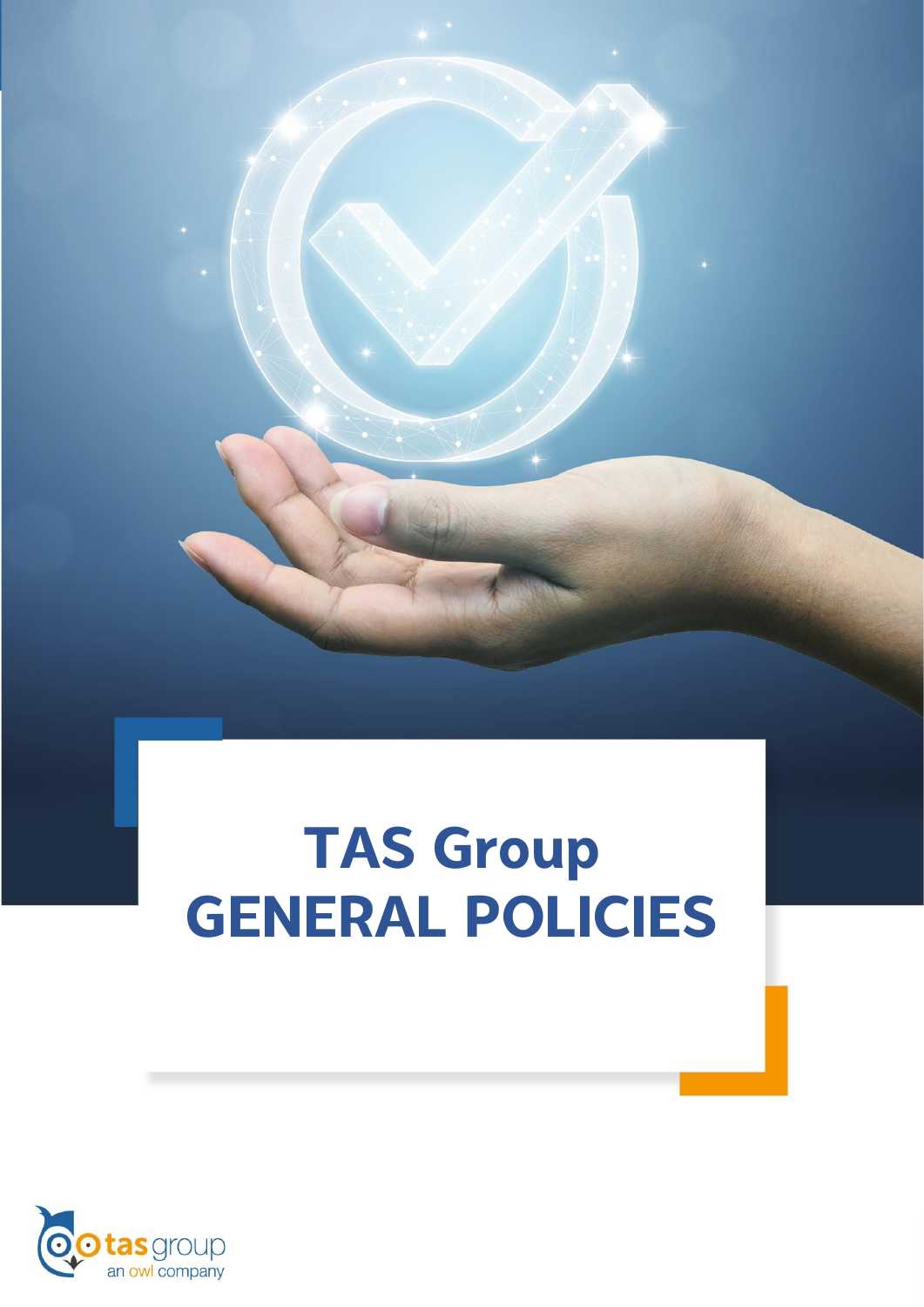# **INDEX**

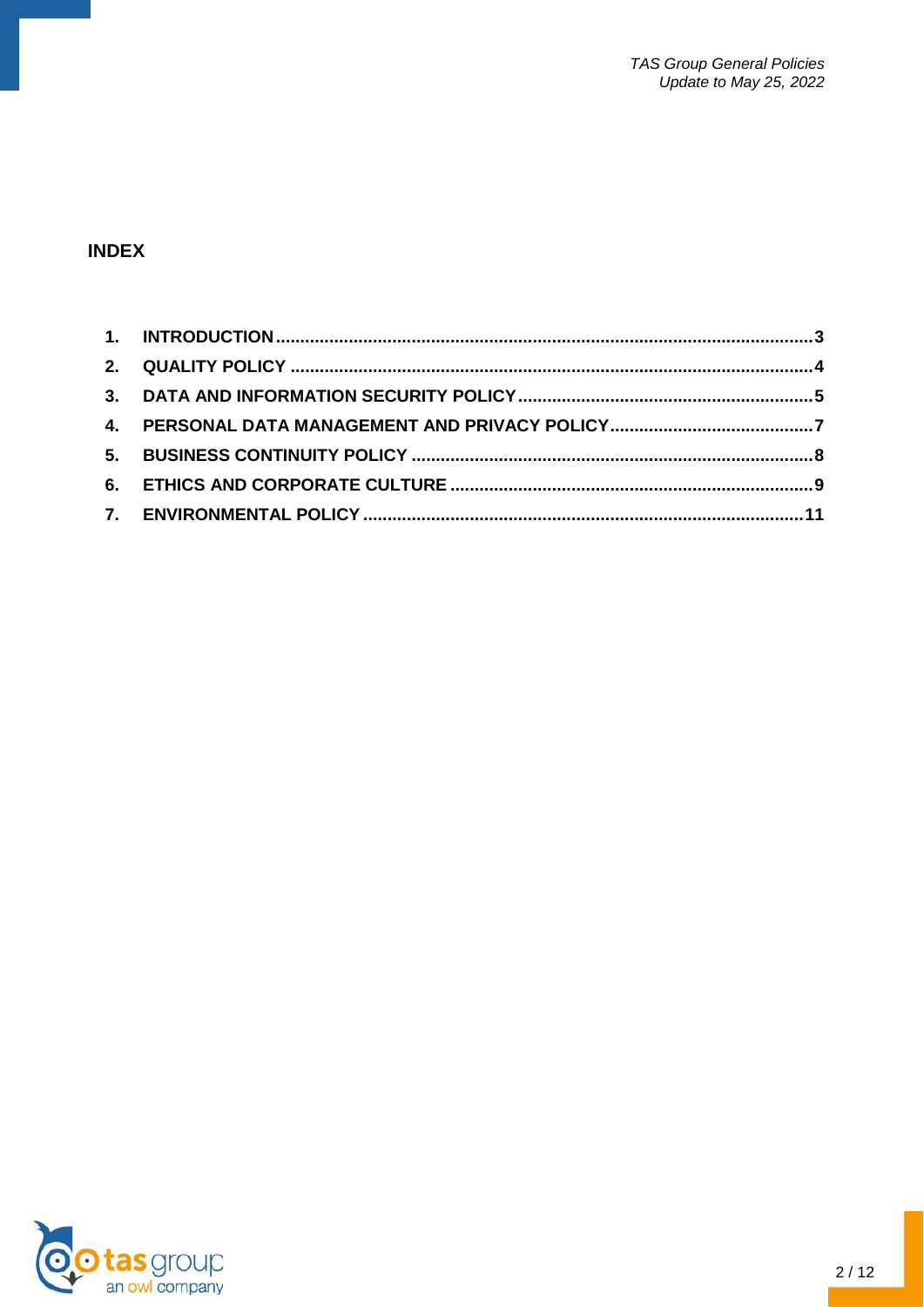#### **1. INTRODUCTION**

<span id="page-2-0"></span>TAS Group is a group specialized in software solutions for **e-money**, payments, **financial markets** and **systems for the Extended Enterprise**, **leader in Italy** in **card management** systems, **access to payment networks** and **management of stock exchange orders.**

TAS Group provides services to the **most important commercial and central banks in Italy and Europe**, to **the major financial service centers** and to some of **the main global broker dealers** in the Fortune Global 500 ranking.

Operating through its subsidiaries, TAS Group proposes itself as a first-level partner also on the **international market.**

Thanks to the diversification path started in recent years, TAS Group solutions are adopted by **the Public Administration** (Ministries, Regions and other Local Authorities) and by **non-banking companies** in different sectors.

In relation to the reference market and the products/services offered, it is strategic for TAS Group to be able to guarantee high standards both in terms of quality and in relation to the security of data and information processed, compliance with current legislation on privacy and the management of business continuity.

For this reason, an integrated management system has been developed whose principles refer to international standards, including:

- UNI EN ISO 9001:2015 Quality management systems
- UNI CEI EN ISO/IEC 27001:2017 Information security management systems
- ISO/IEC 27002:2022 Information security, cybersecurity and privacy protection-Information security controls
- ISO/IEC 27017:2015 Code of practice for information security controls based on ISO/IEC 27002 for cloud services
- ISO/IEC 27018:2019 Code of practice for protection of personally identifiable information (PII) in public clouds acting as PII processors
- ISO 22301:2019 Security and resilience- Business continuity management systems
- UNI ISO 31000:2018 Risk management guidelines

TAS Group is also strongly aware of the importance of ethical, social and environmental issues and has adopted a Code of Ethics to which all group companies adhere.

This document collects the general policies of TAS Group in relation to quality, data and information security, personal data management and privacy, business continuity, ethics, social, environment.

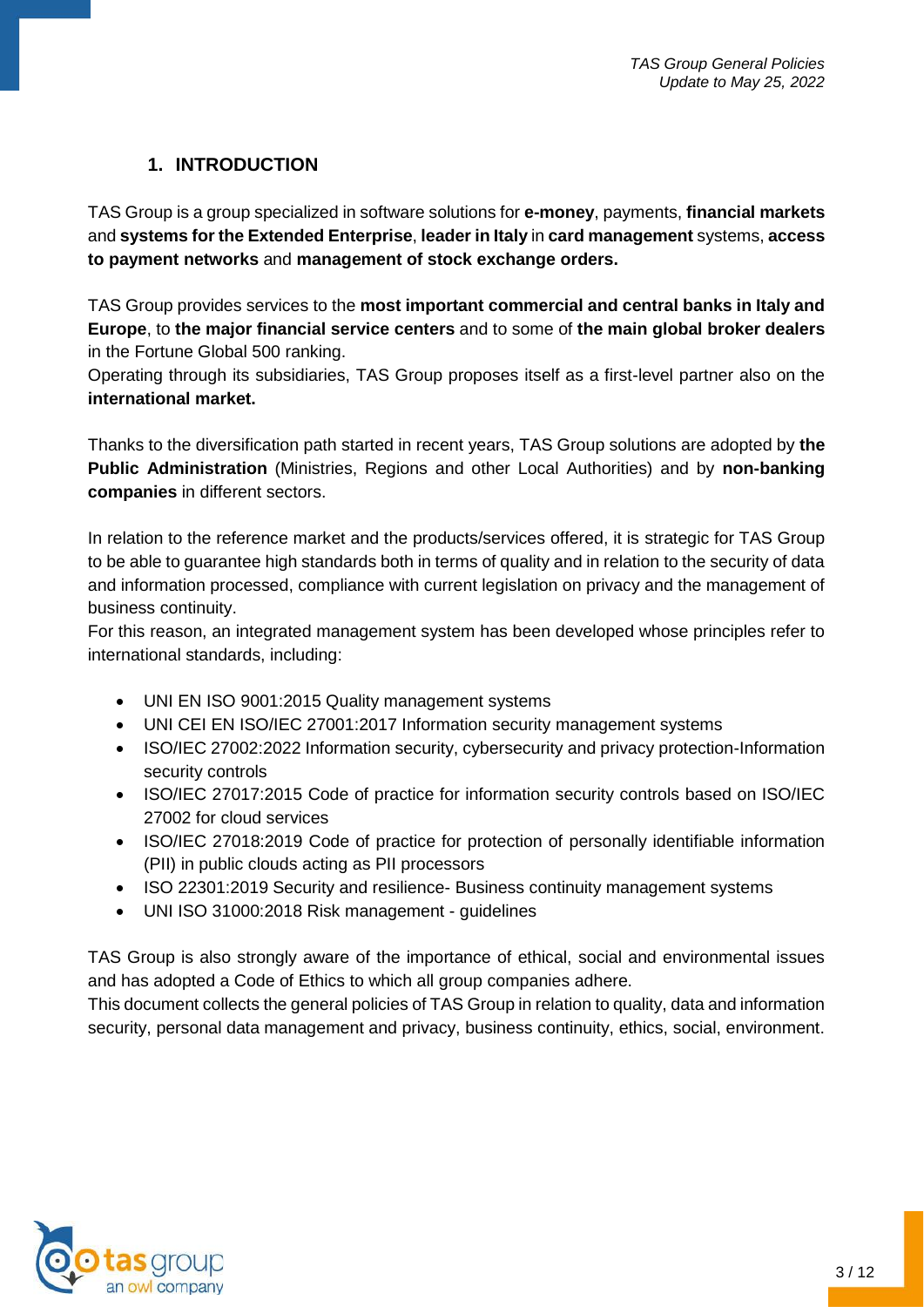## **2. QUALITY POLICY**

<span id="page-3-0"></span>The basic principles on which the group quality policy is based are:

- the enhancement of innovation capacity, investing both in the renewal of the range of products and services offered and in strategic professional skills,
- the result orientation.
- the consolidation of the Italian market and the development of foreign markets thanks to relations with the group's subsidiaries and new partnerships,
- constant monitoring of the degree of customer satisfaction and loyalty,
- the optimization of business processes with the involvement, awareness and active contribution of all areas,
- the improvement of the skills and involvement of employees, encouraging the participation and sharing of Quality objectives through training, training, supervision and effective communication,
- always operate in full respect of ethics towards Customers, Suppliers and Employees,

The Executive Team undertakes, with the constant support of the Chairman and CEO & GM, to:

- promote and support a quality-oriented way of working with all staff at all levels of responsibility,
- encourage respect, development and continuous improvement of the Integrated System.
- guarantee to its customers the maximum effort put in the identification and satisfaction of the needs and applicable requirements, both in relation to the software solutions provided and to the services provided;
- collecting and assessing internal and external stakeholder's expectations, translating them into possible inputs for the continuous improvement of both group policies and the implemented management system;
- develop and promote a risk-based thinking approach inside the organization;
- analyze and monitor the evolving needs of the market, of the Customers, of regulations, of the context in which TAS Group operates, evaluating risks and opportunities and adopting development strategies and, where necessary, of resilience;
- ensure that employees are adequately competent and aware in carrying out their activities;
- continuously improve the implemented system, also through the sharing of needs, experiences, methodologies and tools among the companies that make up the Group.

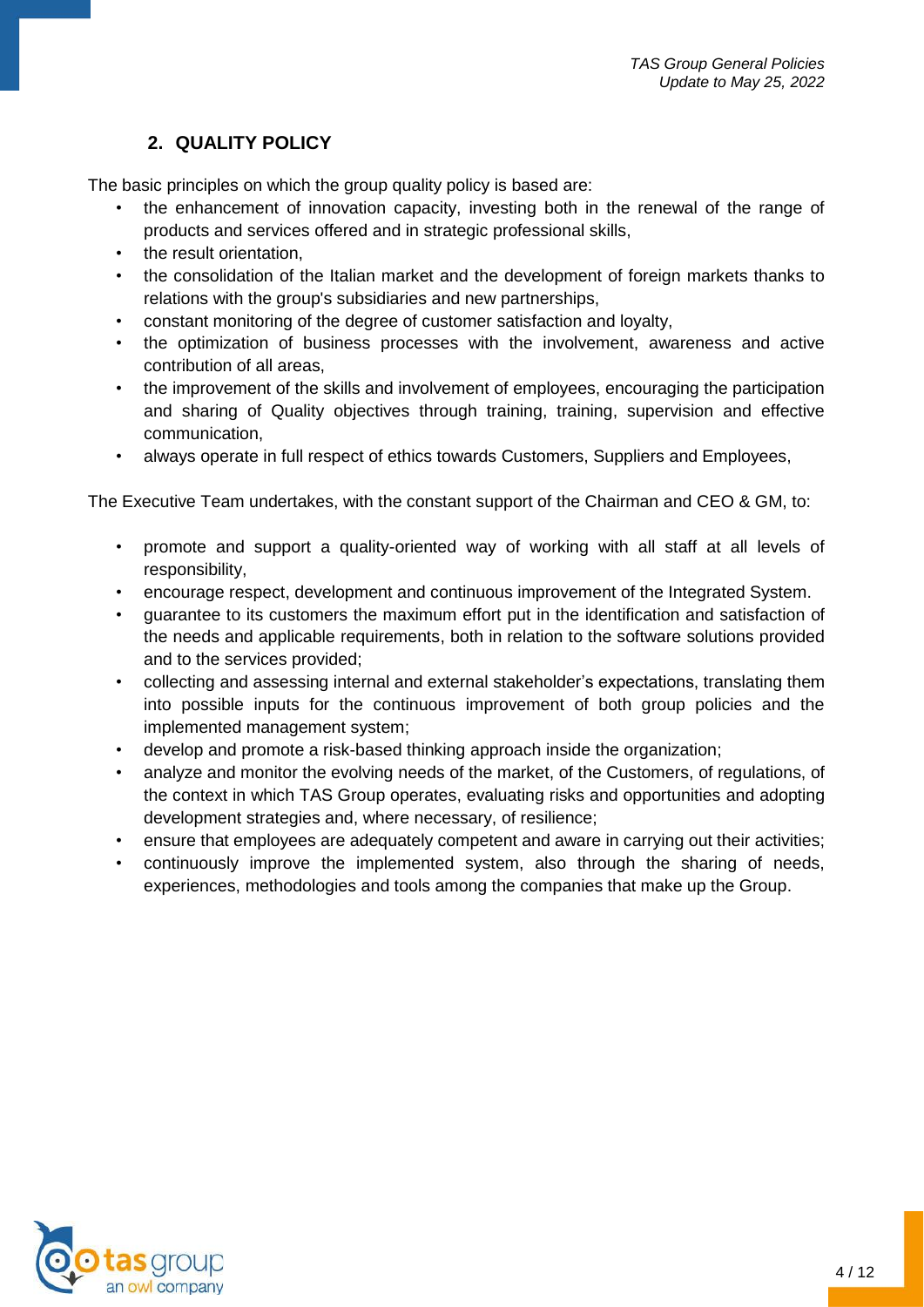#### **3. DATA AND INFORMATION SECURITY POLICY**

<span id="page-4-0"></span>The security of data and information is now a vital requirement for any company in any market TAS Group, by the very nature of the products and services offered and for reference Customers, must pay close attention on this issue, ensuring commitment and investments in the technical organizational, managerial, training scope.

TAS, in order to develop its innovation capacity by ensuring effective information management, defines the general principles of information security to be followed in order to develop an efficient Management System, also through:

- investments for the renewal of the products and services offered, also through the adoption of best practices in the field of IT security,
- the growth of information security skills,
- the ongoing assessment and monitoring of threats and associated risks;
- the assessment and implementation of investments for structures and infrastructures adiustments
- punctual attention to the security needs expressed by customers;
- the compliance with legislative requirements, regulatory and contractual matters relating to the security of data and information, including personal ones;
- compliance with the security needs of the national and international IT market.

For TAS, the protection and governance of data and information, of the technological, physical, logical and organizational structure relating to them are of primary importance, by respecting the following properties:

- 1. Confidentiality: ensuring that the information is accessible only to the subjects and/or processes involved and duly authorized through specific documentation (circulars, appointments etc...);
- 2. Integrity: safeguarding the content of the data from unauthorized changes;
- 3. Availability: ensure that authorized persons have the right to request and access the information and tools associated with them;
- 4. Control: ensuring that data management always takes place through efficient and tested processes and tools;

As regards the management of the products and services offered, TAS, through its technological infrastructure, guarantees:

- full compliance with the Service Level Agreements established with customers;
- customer satisfaction;
- compliance with current regulations and international safety standards;
- the selection of reliable suppliers and partners in the treatment of the company's information assets;
- the integrity of its infrastructure.

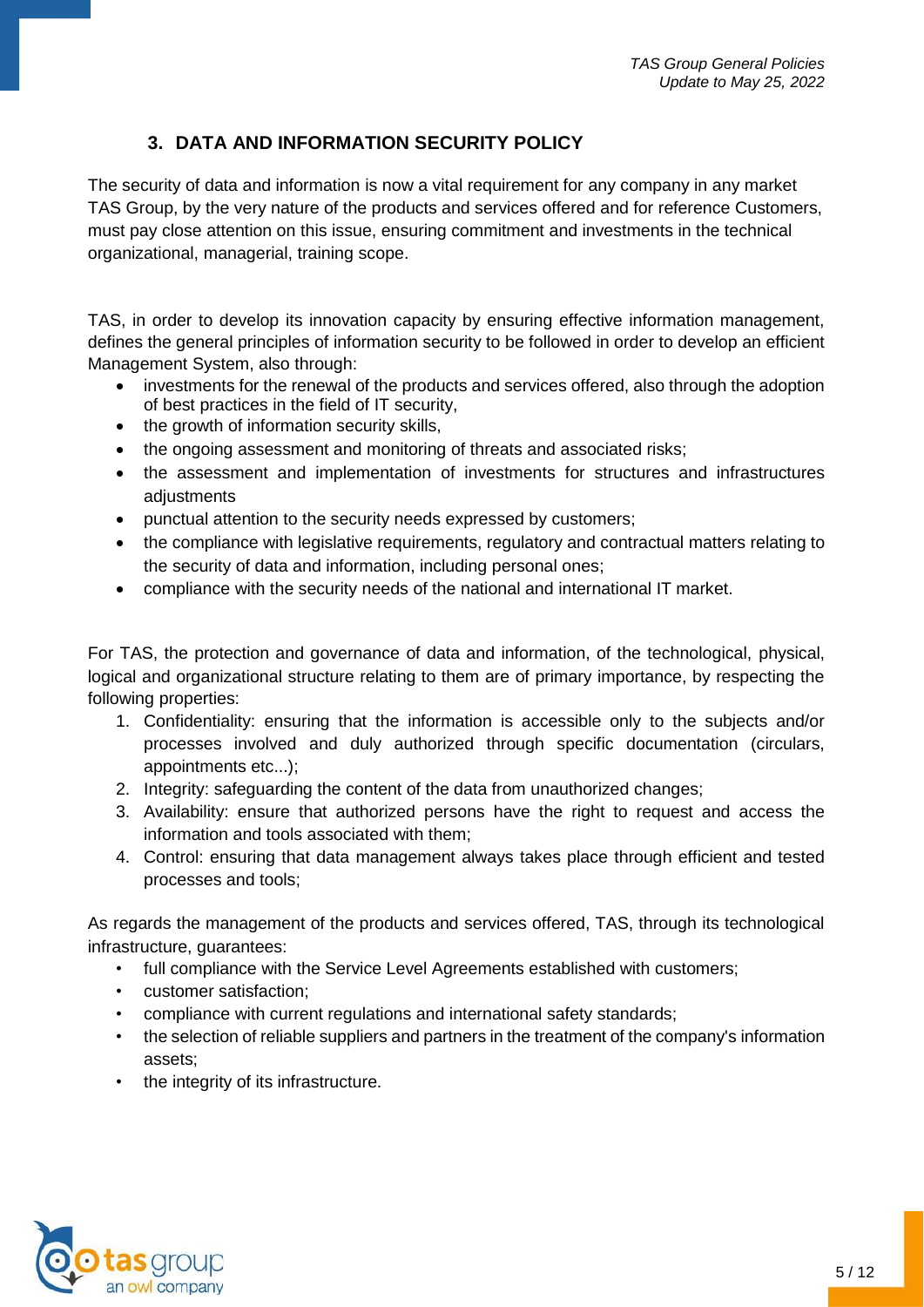The information security policy applies:

- to all internal staff and third parties who collaborate in the management of data and information,
- in all processes relating to the design, implementation, start-up and continuous provision of services.

The TAS security policy represents the organization's commitment to customers and third parties to guarantee the security of personal data, information and physical, logical and organizational tools for the processing of such data and is inspired by the following principles:

- a) ensuring to the organization the fully knowledge of data and information managed and he assessment of their criticality, in order to facilitate the implementation of the appropriate levels of protection
- b) ensure secure access to information so as to prevent unauthorized or unnecessary processing;
- c) ensuring that the Organization would follow the defined instructions in order to make efficient the Management System
- d) increase staff awareness and sensitivity to privacy and cybersecurity issues through appropriate training and by adopting appropriate procedures and policies aimed at compliance with adequate levels of security;
- e) ensure that the organization and third parties cooperating in the processing have full awareness of security issues;
- f) ensuring that security by design and by default issues are among the basic requirements in software development and service delivery;
- g) ensure the only authorized personnel are allowed access to company premises, facilities and related assets;
- h) ensuring compliance with legal requirements and compliance with security commitments set out in contracts with third parties;
- i) ensure that anomalies and incidents affecting the information system and corporate security levels are promptly recognized and properly handled through prevention, communication and resolution systems in order to minimize the impact on business;
- j) ensure the training and ongoing awareness of staff on data and information security issues.

The information security policy is constantly updated to ensure its continuous improvement and is shared with the organization, third parties and customers, through an intranet system and specific communication channels.

The Company Management, in line with the evolution of the business and market context, assesses any actions to be taken in relation to events such as:

- significant business developments;
- new threats compared to those considered in the risk analysis activity;
- significant security incidents;
- evolution of the regulatory or legislative context regarding the secure processing of information and personal data.

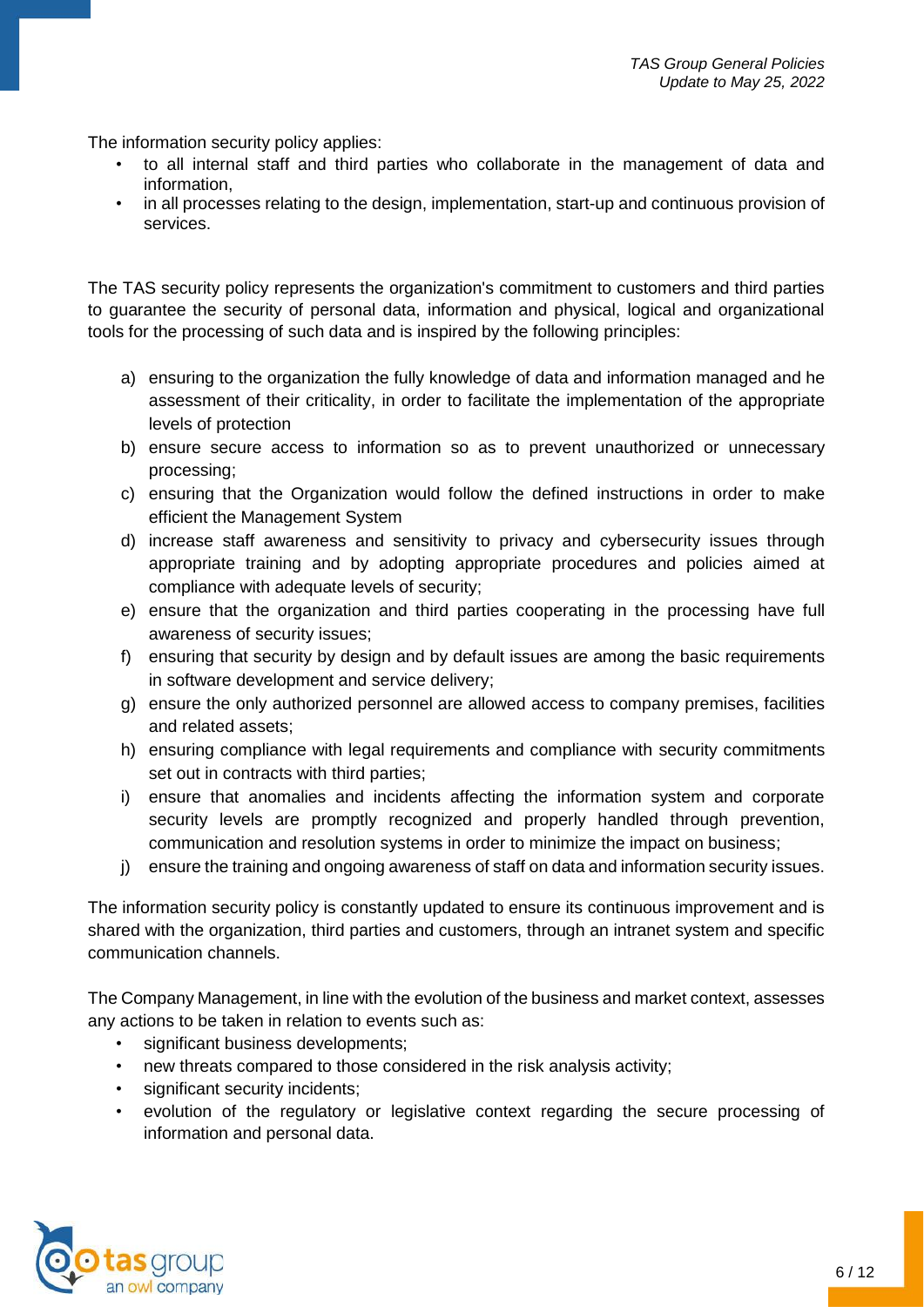# **4. PERSONAL DATA MANAGEMENT AND PRIVACY POLICY**

<span id="page-6-0"></span>TAS Group pays great attention to the management of personal data, whether processed as Data Controller or on behalf of its Clients as Processor/Other Processor.

TAS Group is committed, in addition to what has already been defined in the section on Data and Information Security Policy, to maintain an organizational model that allows for the following:

- a) Ensure that the processing of personal data, sia a livello aziendale che nel rapporto con gli Stakeholder, sia effettuato nel rigoroso rispetto della legislazione vigente e di standard di riferimento internazionali;
- b) ensure that a suitable organizational, procedural and documentary system compliant with the requirements of the GDPR is available and kept updated, designed with a view to privacy by design, in order to ensure compliance with the processing of personal data starting from the organization of processes;
- c) ensure that the topics of privacy by design and by default are among the basic requirements in software development and in the provision of services;
- d) ensure that the requirements inherent in the processing of personal data in contracts are punctually analyzed, carefully evaluating the requirements and instructions defined by Clients;
- e) ensure that third parties cooperate in the proper handling of personal data and relevant information by adopting specific agreements to regulate the management of privacy and information security responsibilities;
- f) define and maintain updated specific organizational procedures dedicated to the management of the data subject's requests and any data breaches;
- g) ensure staff training and awareness on issues related to the management of personal data.

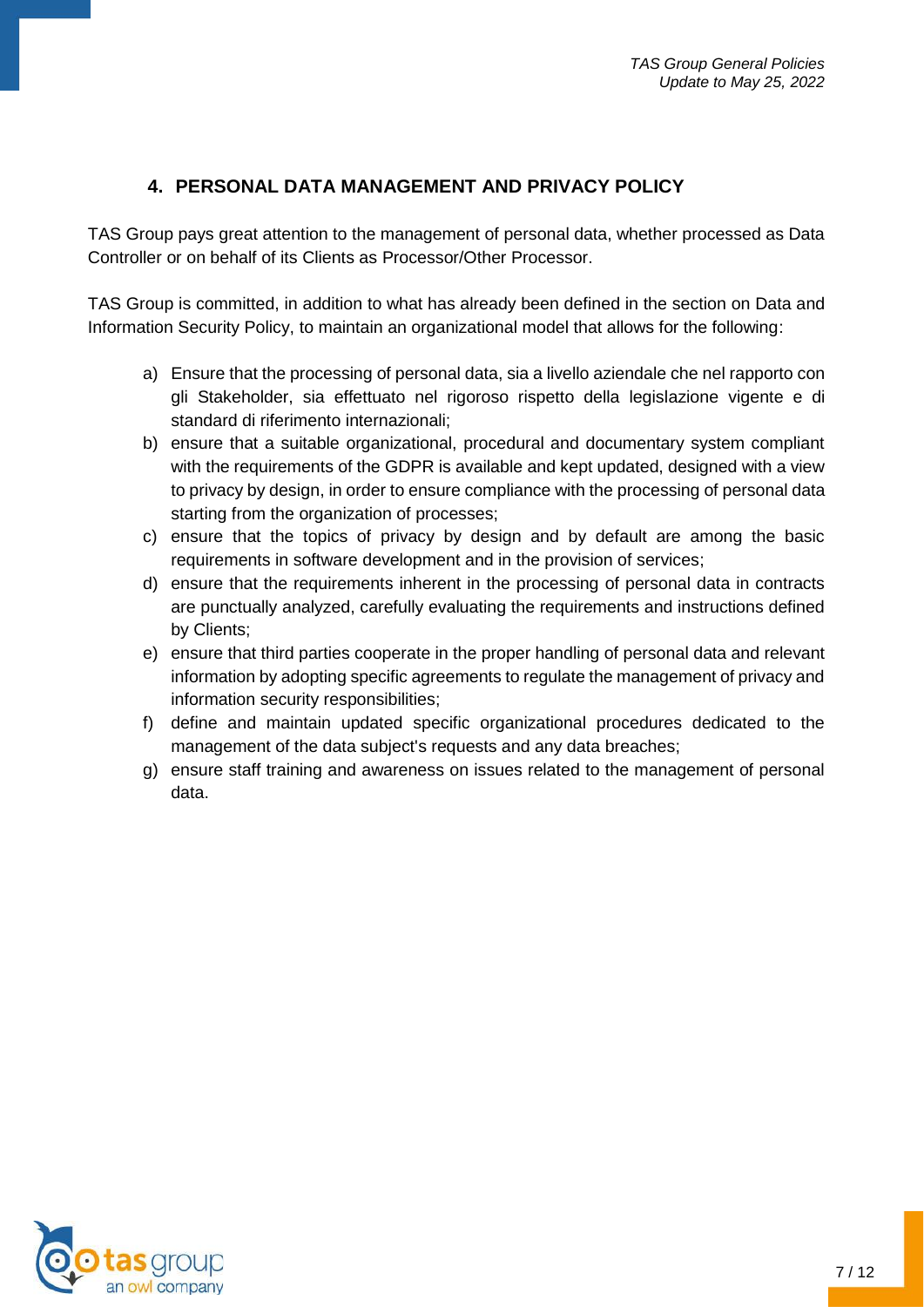#### **5. BUSINESS CONTINUITY POLICY**

<span id="page-7-0"></span>TAS group Business continuity constitutes often integral part of the services offered, for this reason maintaining and developing processes to ensure it in the face of even very complex crisis situations is a critical success factor.

The Executive Board is well aware that an organic and structured approach is indispensable in order to ensure business resilience in order to guarantee its customers high standards of performance in the delivery of essential services

TAS Group is committed, in addition to what has already been defined in the section on Data and Information Security Policy, to maintaining an organizational model that allows it to:

- a) analyze business processes and determine the impacts that unexpected events may have on the organization, customers and stakeholders
- b) evaluate and classify the processes in relation to their criticality for the company business continuity, defining the related Service Level Agreements;
- c) identifying and analyzing threats that may impact the business continuity of processes, assessing the risks associated with them, and defining related mitigation actions
- d) ensure business continuity through the application of established security procedures and the adoption of appropriate facilities and technical tools;
- e) ensuring the business continuity of the services offered to the Customers, defining dedicated plans in line with regulations and SLAs to which the customers themselves are subject;
- f) analyze overall business resilience in the face of events that can be even very large in scope, evaluating, with a view to continuous improvement, technical, organizational, and infrastructural improvements that can strengthen it;
- g) ensure, also in business continuity processes, attention to the proper management of data and information, including personal information, even in emergency situations. Indeed, moments of crisis inherently result in an increased risk of security loss;
- h) ensure that personnel are properly trained and, above all, aware of their activities and responsibilities even in times of crisis.



.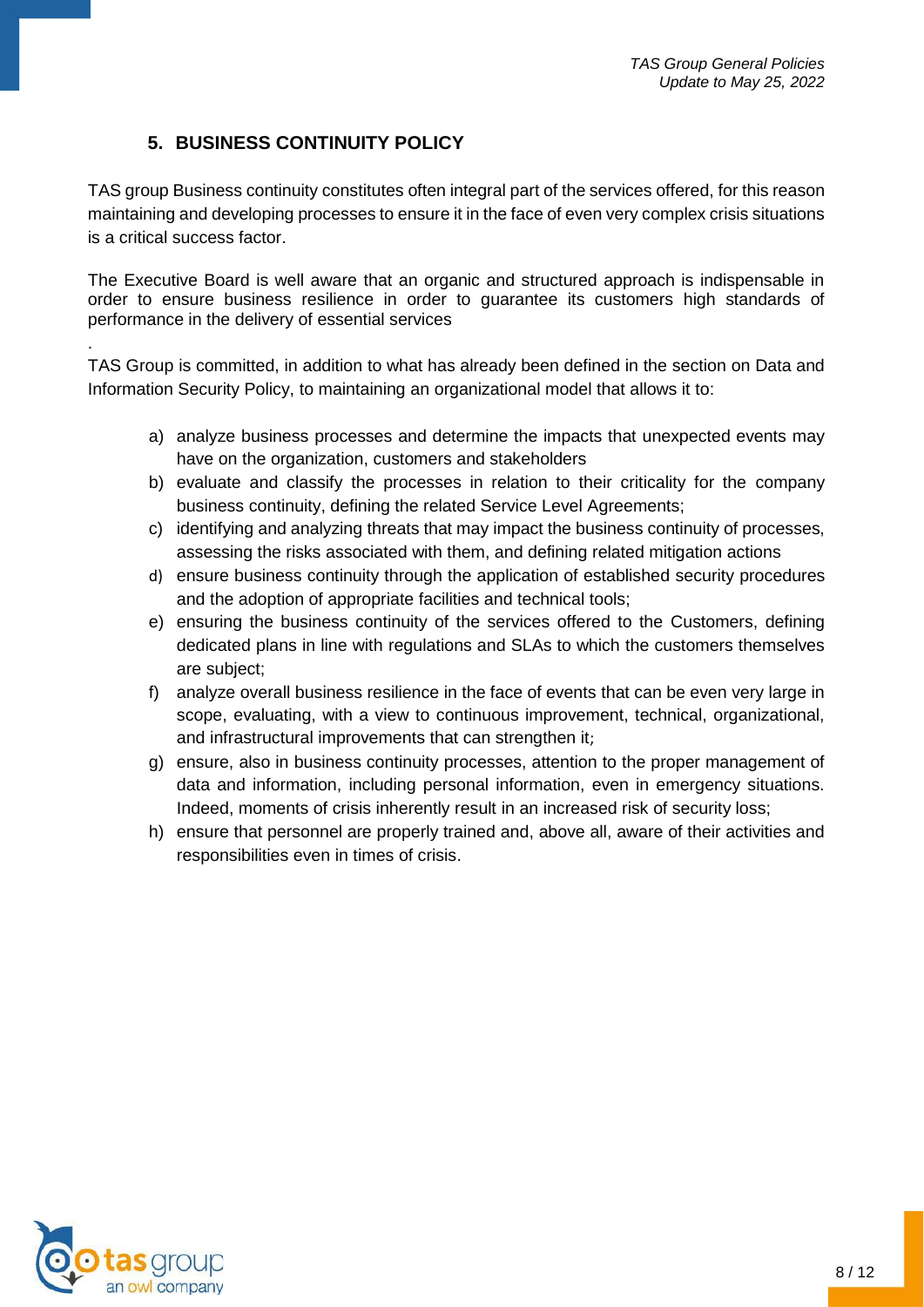#### **6. ETHICS AND CORPORATE CULTURE**

<span id="page-8-0"></span>TAS Group places at the center of its objectives the importance of ethical and social responsibility in carrying out its business activities in order to strengthen the relationship of trust with its Stakeholders. For this reason, it has defined and adopted a Group Code of Ethics, which establishes the set of principles, corporate values, duties, rights and responsibilities towards all those with whom the companies relate in the exercise of their business. The Code of Ethics defines the reference standards, principles and norms of conduct that must guide the behavior and activities of those who operate within the company, summarized below in this policy

Reciprocal behaviors and conduct towards people working in TAS Group, customers, suppliers, other business partners and competitors must be inspired by respect, courtesy, fairness and professionalism.

TAS, in the context of its workplaces:

- is committed to developing an environment characterized by respect, professionalism and dignity and is committed to maintaining inclusive working conditions,
- does not discriminate, in employment opportunities, benefit or privilege, by race, skin color, national or ethnic origin, age, religion, disability status, pregnancy, sex, sexual orientation, identity or gender expression, genetic information, status civil or other protected categories,
- does not tolerate discriminatory actions or conditions and prohibits harassment, including verbal, written or physical conduct aimed at threatening, intimidating or obliging a candidate, employee, client or other person who works for or on behalf of TAS.

Unwanted sexual advances, requests for sexual favours or other physical or verbal conduct of a sexual nature are prohibited which:

- is rendered as a term or condition of use, explicitly or implicitly;
- is used as a criterion for an employment decision;
- interferes unreasonably with job performance or creates an intimidating work environment.

In addition, retaliation against anyone who makes complaints in good faith for harassment or discrimination, who expresses concerns about conduct prohibited by this policy, or who has collaborated in investigating a complaint, is not tolerated.

TAS promotes the value of its people in order to improve and increase the assets and competitiveness of the skills possessed by each Employee, instructing him to comply with current laws, the code of ethics, internal regulations, and to avoid potential conflicts of interest;

TAS also in relations with external stakeholders of the organization:

avoids, in decisions that affect relations with interested parties (the choice of customers to be served, relations with shareholders, personnel management, work organization, selection and management of suppliers, relations with the surrounding community and the

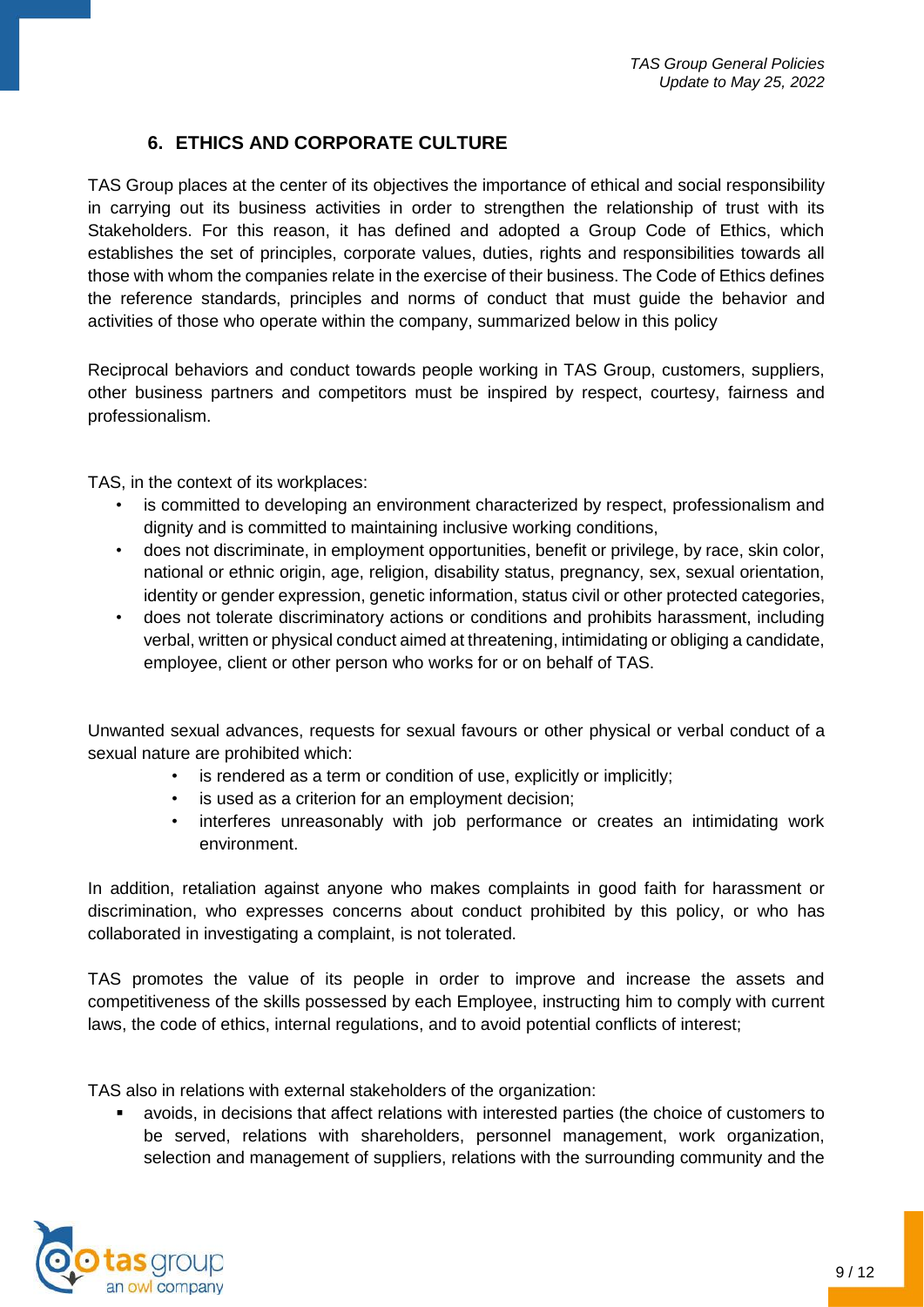institutions that represent it), any discrimination based on age, sex, sexuality, health status, race, nationality, political opinions and religious beliefs of its interlocutors;

- **•** ensures the confidentiality of the information in its possession;
- endeavours to ensure that economic / financial performance safeguards and increases the value of the company, in order to adequately compensate the risk that shareholders assume with the investment of their capital;
- focuses its activity on the satisfaction and protection of its customers by listening to requests which may favour an improvement in the quality of products and services;
- **■** directs its research, development and marketing activities to high quality standards for its services and products.

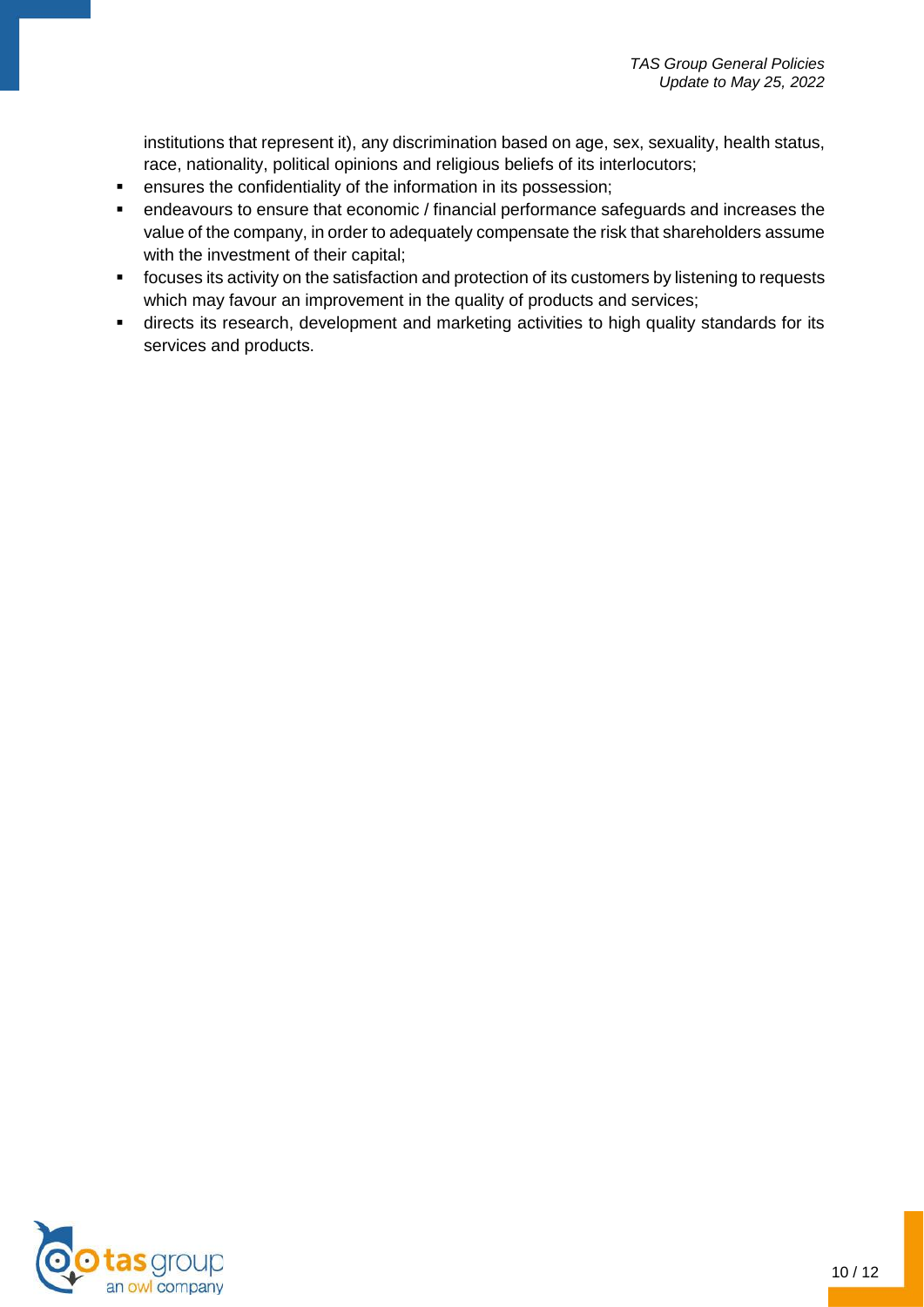# **7. ENVIRONMENTAL POLICY**

<span id="page-10-0"></span>For the very nature of the performed activities, TAS Group companies have limited environmental impacts and are managed in strict compliance with the legislation in force in each country in which the Group's companies are present.

TAS Group is conscious of the importance that respect and protection of the environment play in every area of society, which is why it is committed to:

- Comply with obligations under applicable environmental legislation in force;
- Minimize negative impacts on the environment as much as possible to protect human health and the environment itself;
- Promoting waste reduction by implementing waste separation activities;
- Decrease its contribution to pollution by improving the efficiency of its use of natural resources (e.g. energy, water, paper);
- Developing awareness of the environmental implications of logistics and mobility by promoting the choice of hybrid/electric company cars;
- Raise awareness and educate staff by promoting the adoption of environmentally friendly rules of behavior;
- Raising awareness of suppliers' attention to the environment.



.